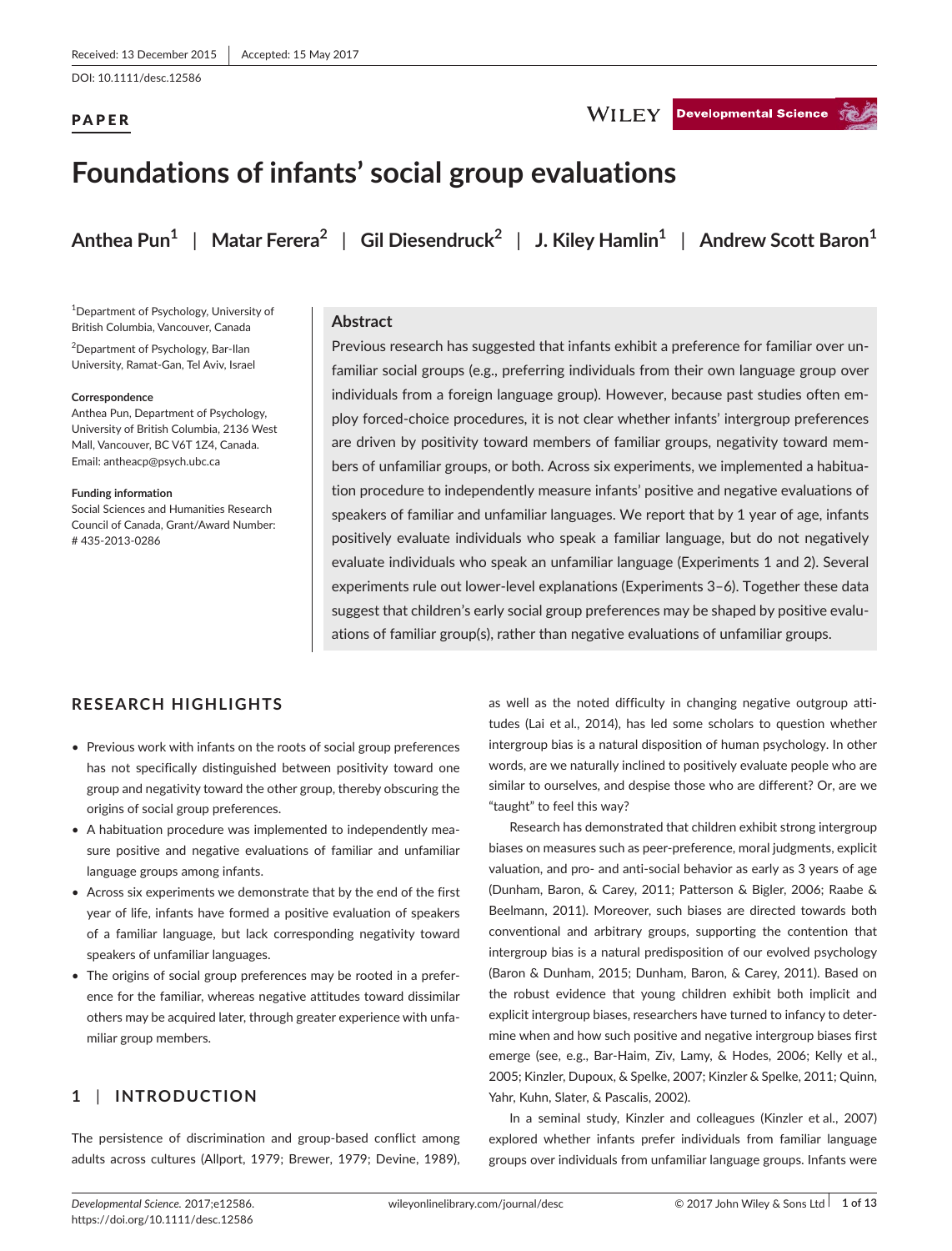**2 of 13 WII FY-Pevelopmental Science WAREL CONSUMER ALL PUNETAL** 

first familiarized to one individual speaking to them in their native language, and another individual speaking to them in a foreign language. During a subsequent silent test trial in which infants could gaze freely back and forth between the native and foreign language speakers, 6-month-old infants looked reliably longer to the individual who had spoken the language they were familiar with compared to the individual who had spoken the unfamiliar language. Other conditions demonstrated that older infants' evaluations of language speakers also influenced their social interactions: 10-month-olds preferentially accepted toys from familiar versus unfamiliar language speakers.

Together, these results clearly demonstrate that infants prefer speakers of familiar languages to speakers of unfamiliar languages early in life. But what is the nature of this preference? Indeed, it is currently unclear whether infants' preference is based upon a positive evaluation of a familiar individual, a negative evaluation of the unfamiliar individual (e.g., looking longer to a native than a foreign speaker because they dislike foreign speakers), or both (liking native speakers and disliking foreign ones; for a similar argument in the literature on children's explicit and implicit social group preferences using forcedchoice procedures, see Bigler & Liben, 2007).

Addressing this issue is essential for understanding the early developmental roots of preference for members of familiar language groups specifically, but critically may also inform our understanding of the origins of intergroup bias more generally. Indeed, previous work has demonstrated that a tendency to like ingroup members precedes and/ or is stronger than a tendency to dislike outgroup members in childhood (Aboud, 2003; Buttelmann & Böhm, 2014; see Brewer, 1999, for a review). Therefore, further investigation of the developmental trajectory of intergroup bias beginning in infancy is necessary, as this can shed light on whether this asymmetry is a fundamental feature of how humans assess group members.

Recent work has begun to investigate whether infants have formed evaluative representations of social groups (Xiao et al., 2017). In this study, infants' total looking time to a sequence of trials alternating own race (or other race) faces with positively (or negatively) valenced music was measured. The authors concluded that 9-month-old (but not 6-month-old) infants associate own race faces with positivity, and other race faces with negativity, because infants looked longer to a sequence of trials in which own race faces alternated with positively valenced music, and to a sequence of trials in which other race faces alternated with negatively valenced music. However, it is unclear why an overall increase in looking over a sequence of trials demonstrates (a) that infants are able to categorize individuals based on race, and (b) that racial categories are differentially evaluated. Indeed, infants' looking times can be influenced by a variety of factors such as familiarity, novelty and complexity (see Houston-Price & Nakai, 2004, for a review), which in some contexts can result in an increase in looking by infants, and in others, a decrease (Baron, 2013). Indeed, no evidence to date suggests that combining infants' looking times across two separate categories reliably measures infants' categorical processing of and evaluative associations of social groups (e.g., there's no demonstration that longer looking time, compared with shorter looking time to object stimuli reflects successful object categorization). Consequently, there

may be a variety of explanations for this difference in looking time that requires further study. Given the ambiguity in the interpretation of these results, it is unclear whether the data from this single experiment can reveal anything about the foundation of social group evaluations.

The present study systematically examined whether infants' preference for familiar over unfamiliar language users is based upon a positive evaluation of those who speak familiar languages, a negative evaluation of those who speak unfamiliar languages, or both. To address this, and in contrast to Xiao et al. (2017), we employed a habituation procedure in an attempt to independently measure positive and negative evaluations of those who speak familiar and unfamiliar languages. Habituation has long been used to measure infants' rate of processing in both cognitive and perceptual domains (see Sirois & Mareschal, 2004). One major theory of the tendency to habituate to repeated stimuli is that habituation reflects a process of matching external stimuli to one's internal cognitive representations (Sokolov, 1963). Thus, to the extent that external stimuli are simpler or more consistent with one's pre-existing representations, the matching process should proceed more quickly than if the external stimuli are more complex or less consistent with those representations. Supporting this theory, infants have been shown to habituate faster to sequences of stimuli that are simple and easy to process, and slower to habituate to sequences of stimuli that are more complex and challenging to process (Cohen, DeLoache, & Rissman, 1975; Colombo, Frick, & Gorman, 1997; MacPherson, & Hamlin, 2014; McCall & Kagan, 1970; see review in Colombo & Mitchell, 2009; see also Dannemiller, 1984; Kidd, Piantadosi, & Aslin, 2012).

In addition, past work shows infants are capable of "matching" congruent visual and auditory stimuli, such as facial and vocal expressions (e.g., happy or sad) (Spelke, 1976; Walker-Andrews, 1986) as well as detecting categorical congruency between different modalities. For example, infants look longer to attractive faces when hearing positive auditory stimuli (e.g., laughing), but look longer to unattractive faces when hearing negative auditory stimuli (e.g., crying) (Rubenstein & Langlois, 2000). This suggests that infants are capable of evaluatively categorizing faces, and that they associate attractive faces with positivity and unattractive faces with negativity.

Our habituation procedure bears conceptual similarity to the Implicit Association Test (IAT; Greenwald, McGhee, & Schwartz, 1998). The IAT has been used extensively with children and adults to measure evaluative associations with social groups, and is predicated on the logic that evaluatively congruent stimuli are easier (and thus faster) to pair together than evaluatively incongruent stimuli (Baron, 2015; Baron & Banaji, 2006; Dunham, Baron, & Banaji, 2008; Fazio & Olson, 2003; Heiphetz, Spelke, & Banaji, 2013; Nosek et al., 2007). That is, if participants implicitly evaluate members of one group (for instance, their ingroup) more positively than members of another group (for example, an outgroup), then they will be faster to respond when positive adjectives are paired with ingroup members, as opposed to outgroup members. Similarly, if participants implicitly evaluate outgroup members as more negative than members of their ingroup, then they will be faster to respond when negative adjectives are paired with outgroup members, as opposed to ingroup members.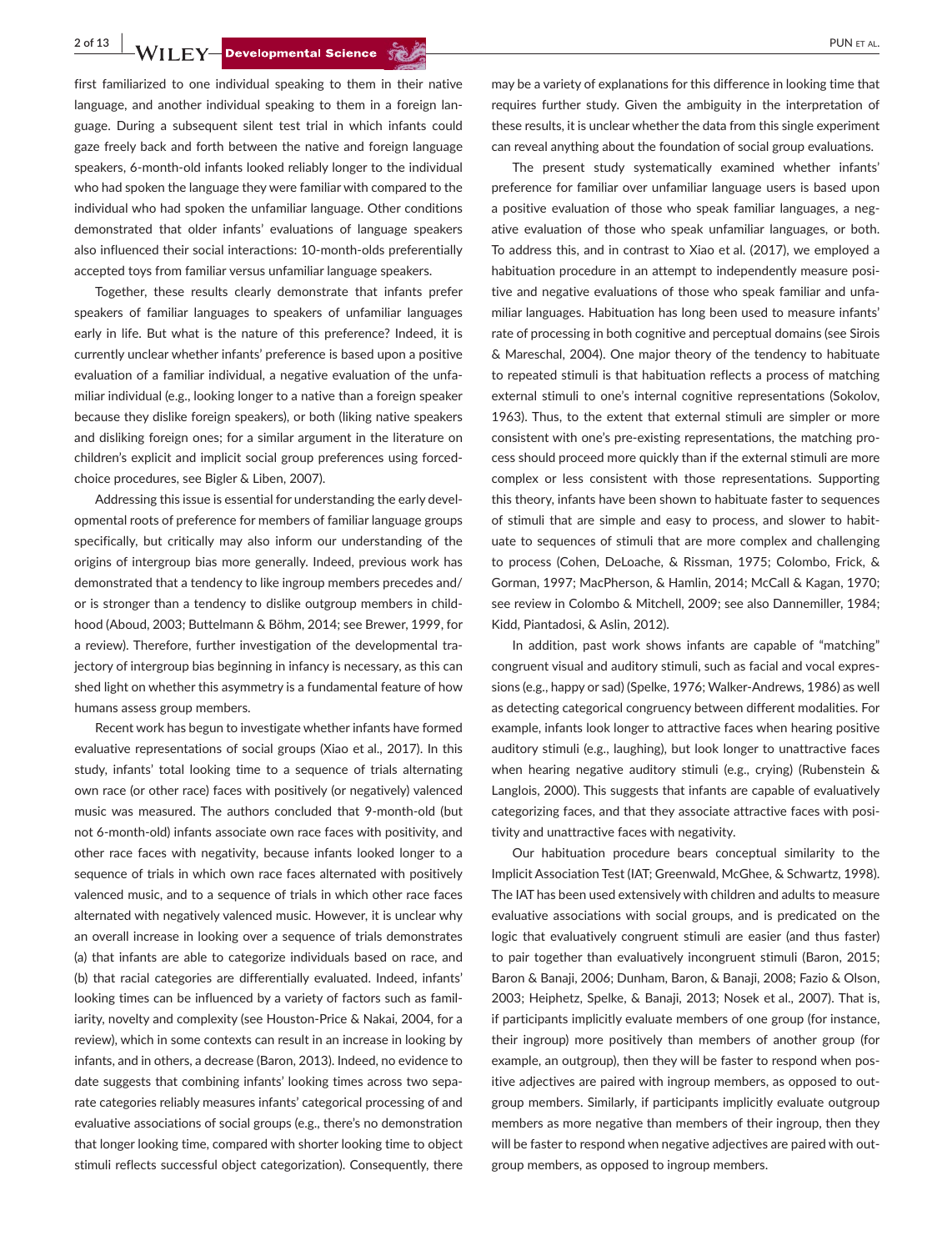Based on the logic of the Comparator Model (Sokolov, 1963) and infants' ability to detect categorical congruency between different modalities, we reasoned that if infants have a positive representation of familiar language speakers, they should habituate faster to sequences in which speakers of a familiar language are paired with positively evaluated objects or actions than to sequences in which speakers of an unfamiliar language are paired with positive things or in which speakers of a familiar language are paired with negative stimuli. Similarly, if infants have a negative evaluation of unfamiliar language speakers, then they should habituate faster to sequences in which speakers of an unfamiliar language are paired with negatively evaluated objects or actions than to sequences in which speakers of a familiar language are paired with negative things or in which speakers of an unfamiliar language are paired with positive stimuli. We explore this question across six experiments.

# **2** | **EXPERIMENT 1**

Experiment 1 examined whether infants more readily associate familiar (English) versus unfamiliar language speakers (French) with prosocial (giving) or antisocial (taking) behaviors. Following Hamlin and colleagues, who showed that infants prefer prosocial agents who return dropped balls over antisocial agents who take them away (Hamlin & Wynn, 2011), we showed infants a puppet performing the same prosocial giving or antisocial taking event repeatedly (betweensubjects). Critically, we manipulated whether the actor spoke English or French before performing the giving or taking action. We reasoned that if infants have a more positive evaluation of familiar language speakers than unfamiliar language speakers, then it should take fewer trials to reach the pre-set habituation criterion when English speakers behave prosocially compared to when French speakers behave prosocially. In addition, if infants evaluate familiar language speakers positively in general, then infants should take more trials to reach habituation when English speakers behave prosocially versus antisocially. Further, if infants have a more negative evaluation of unfamiliar language speakers, then they should take fewer trials to habituate when French speakers behave antisocially, compared to when English speakers behave antisocially or French speakers behave prosocially.

# **2.1** | **Method**

#### **2.1.1** | **Participants**

For all experiments, infants were recruited and tested within a local science museum in a sound-proof room dedicated to behavioral science research. A legal guardian provided consent for child participation. A sample size of 96 infants (24 in each condition) that reach habituation was determined a priori. Typical studies of infant social cognition include 16 infants per cell, but since our age range is slightly larger we decided to increase our sample size in order to examine any potential effects of age (similar to Pun, Birch, & Baron, 2016, and Thomsen, Frankenhuis, Ingold-Smith, & Carey, 2011). For this reason,

 **PUN ET AL. 1999 - PUN ET AL. 3 of 13** 

we maintain a sample size of 24 infants per cell for the subsequent studies. In all experiments, infants in the English conditions were exposed to English at least 80% of the time. None of the infants who participated in the French conditions were exposed to French. All participants were full term and had no known health problems.

Data from 96 infants (45 females; mean age = 8 mo 19 d, range = 6 mo–12 mo) were analyzed. Thirty additional participants were excluded because of fussiness (*n* = 14), caregiver interference (*n* = 2), experimental error ( $n = 1$ ), or did not watch the critical moment in which the puppet performed a critical event: giving or taking the ball (*n* = 13). An additional six infants reached the full 30 trials without habituating. This rate of exclusion is considered typical given the venue (a local community science centre) in which infants were recruited and tested (e.g., Pun et al., 2016; Thomsen et al., 2011).

# **2.1.2** | **Stimuli**

Puppet shows were pre-recorded on a camcorder and subsequently converted into video files. Audio recordings in English and French were performed by native speakers of each language. Infants watched videos in which two identical male puppets stood on a black stage; one wore a blue and yellow shirt, the other wore a red and white shirt. At the start of each event, the puppet on the infants' left hand side (the Speaker) spoke in either English or French saying "Hi, look at me. Watch what I'm going to do. Are you ready?" The Speaker then paused, and the puppet on the right (the Protagonist, who never spoke) picked up and played with a ball, bouncing it and catching it repeatedly. After the third bounce-catch, the Protagonist dropped the ball and it rolled toward the Speaker; the Protagonist opened his arms as though requesting the ball to be returned. During prosocial events, the Speaker rolled the ball back to the Protagonist and then ran offstage. During antisocial events, the speaker ran offstage with the ball, stealing it away. Events lasted ~21 seconds for the English/ French Prosocial sequences, and ~19 seconds for the English/French Antisocial sequences (see Hamlin & Wynn, 2011).

# **2.1.3** | **Procedure**

Infants were randomly assigned to one of four conditions: English Prosocial, English Antisocial, French Prosocial, and French Antisocial, resulting from the crossing of the factors Language group (Familiar, Unfamiliar), and Event valence (Positive, Negative).

Infants were positioned on the lap of their caregiver for the entire study, approximately 140 cm from the center of a 60" LCD television screen. To ensure that caregivers' reactions to the stimuli would not influence infants' behavior, caregivers either kept their eyes closed or wore a pair of blackout glasses during the study; they were asked to remain silent and to not otherwise direct their child's attention. Throughout the study, an experimenter coded whether infants' attention was directed toward or away from the display, from behind a black curtain adjacent to the infant and caregiver using the program jHab (Casstevens, 2007). The protocol for infants and parents described above was identical for all subsequent experiments.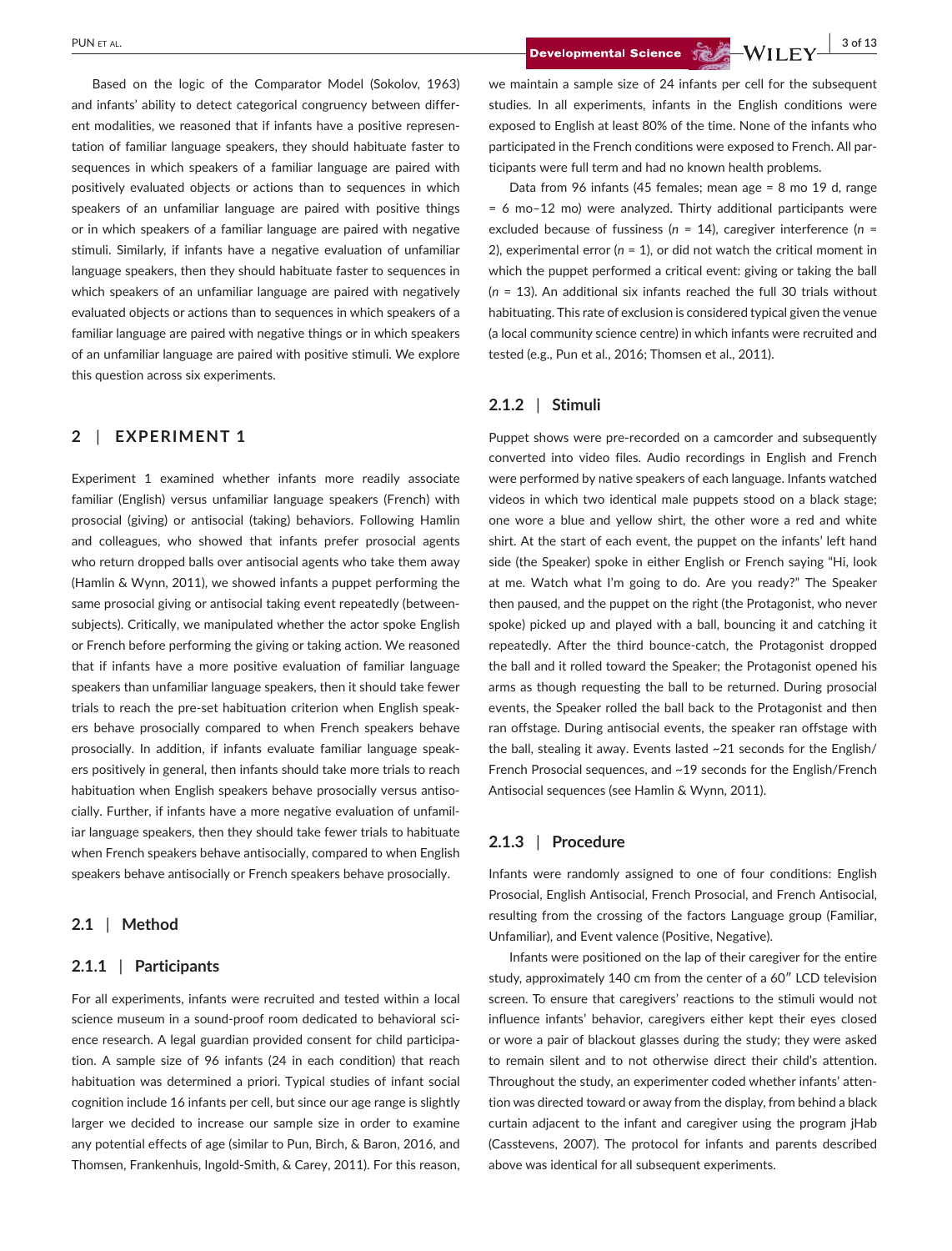**4 of 13 WII FY-Pevelopmental Science WE ALL CONSUMING THE RELATION PUNETAL.** 

After the Speaker ran offstage at the end of each event, the Protagonist turned back towards the front and the animation froze; infants' attention was recorded to the paused video until the infant looked away for 2 cumulative seconds or 30 seconds elapsed, as measured by the experimenter using the program jHab (Casstevens, 2007). Infants then viewed the same event for subsequent trials until they reached habituation or until 30 trials passed. The pre-set habituation criterion was reached when the infants' mean looking time to the last three trials was equal to or less than half of the average mean looking time for the first three trials, which is typical for habituation studies. Therefore, the rate of habituation (our dependent measure) was calculated as the number of trials it took each infant to reach the habituation criterion.

# **2.1.4** | **Reliability coding**

Across all experiments, a secondary coder separately analyzed a subset of videos from each condition (at least 40% of the videos for every condition). Secondary coders were naïve to the hypotheses and kept blind to condition. To keep secondary coders blind to condition, we removed all audio (i.e., language audio) from the stimuli. The two coders reached agreement on the rate of habituation for 95%–98% of the participants' videos that were separately analyzed depending on the condition within each experiment. Online coders' rate of habituation was utilized for this and all reported experiments.

## **2.2** | **Results and discussion**

Infants' rate of habituation to these sequences was analyzed with a 2 (Language group: Familiar, Unfamiliar) × 2 (Event Valence: Positive, Negative) ANOVA, with the number of trials each infant took to reach the habituation criterion entered as the dependent variable. As predicted, the interaction between language group and valence was statistically significant,  $(F_{1, 92} = 7.76, p = .007, \eta_p^2 = .078)$ . Importantly, our results remained the same when age was added as a covariate ( $p$  < .05). Although there was a main effect of language group ( $F_{1, 92}$  = 4.41,  $p = .039, \eta_p^2 = .046$ ), there was no main effect of event valence ( $p = .83$ ).

Post-hoc comparisons between familiar and unfamiliar language groups revealed that infants were faster to habituate to English speakers behaving prosocially (Mean # trials to Hab =7.04) compared to French speakers behaving prosocially (Mean # trials to Hab = 9.46), *t*(46) = −3.34, *p* = .002, *d* = 0.96, suggesting that infants more strongly associate speakers of a familiar language with prosocial actions than they associate speakers of an unfamiliar language with prosocial actions. In addition, infants habituated more quickly to English speakers behaving prosocially (Mean # trials to Hab = 7.04), than to English speakers behaving antisocially (Mean # trials to Hab = 8.50), *t*(46) = −2.67, *p* = .01, *d* = 0.79, suggesting that infants associate speakers of a familiarlanguage more strongly with prosocial actions than with antisocial actions.

In contrast to the comparisons above, infants habituated to English speakers behaving antisocially (Mean # trials to Hab = 8.50) and French speakers behaving antisocially (Mean # trials to Hab = 8.17) at the same rate,  $t(46) = 0.52$ ,  $p = .61$ ,  $d = 0.15$ . Similarly, there was no

significant difference in the rate of habituation between French speakers performing antisocial (Mean # trials to Hab = 8.17) versus prosocial behaviors (Mean # trials to Hab = 9.46), *t*(46) = 1.62, *p* = .11, *d* = 0.46.

In Experiment 1, infants appeared to view the same prosocial and antisocial behaviors differently depending on whether they were performed by an individual who spoke a familiar versus an unfamiliar language. Specifically, these results suggest that by 12 months of age, infants associate speakers of a familiar language with prosocial acts, but do not yet associate speakers of unfamiliar languages with antisocial acts (see Figure 1).

## **3** | **EXPERIMENT 2**

In Experiment 1, both speaking (familiar/ unfamiliar language) and action valence (prosocial/antisocial) were performed by the same individual within the same trial. Therefore, infants' tendency to habituate faster to English speakers behaving prosocially may reflect either or both of two possibilities. First, consistent with our interpretation of the data, infants' tendency to habituate in fewer trials when an English speaker behaved prosocially may have resulted from two relatively independent evaluations: a positive evaluation of familiar language speakers and a positive evaluation of prosocial behaviors. Because these evaluations matched, infants processed these stimuli more quickly. Alternatively, infants may have habituated in fewer trials due to other more specific assumptions; for example, that familiar language speakers are expected to behave prosocially, and may be more likely to behave prosocially than are unfamiliar language speakers. Although we find each of these possibilities intriguing, our goal in the current research was to investigate evidence for the former; that is, whether infants generate independent positive (or negative) evaluations of familiar (or unfamiliar) language speakers. Thus, it is evidence for this possibility that we pursue in our subsequent studies.

In Experiment 2, infants were habituated to stimuli including familiar (or unfamiliar) language speakers in addition to positive or negative entities; however, rather than being presented within the same events and by the same actors, language and valenced stimuli



FIGURE 1 Mean number of trials to habituate observed for English Prosocial, French Prosocial, English Antisocial and French Antisocial conditions (Experiment 1). Error bars denote *SE* of the mean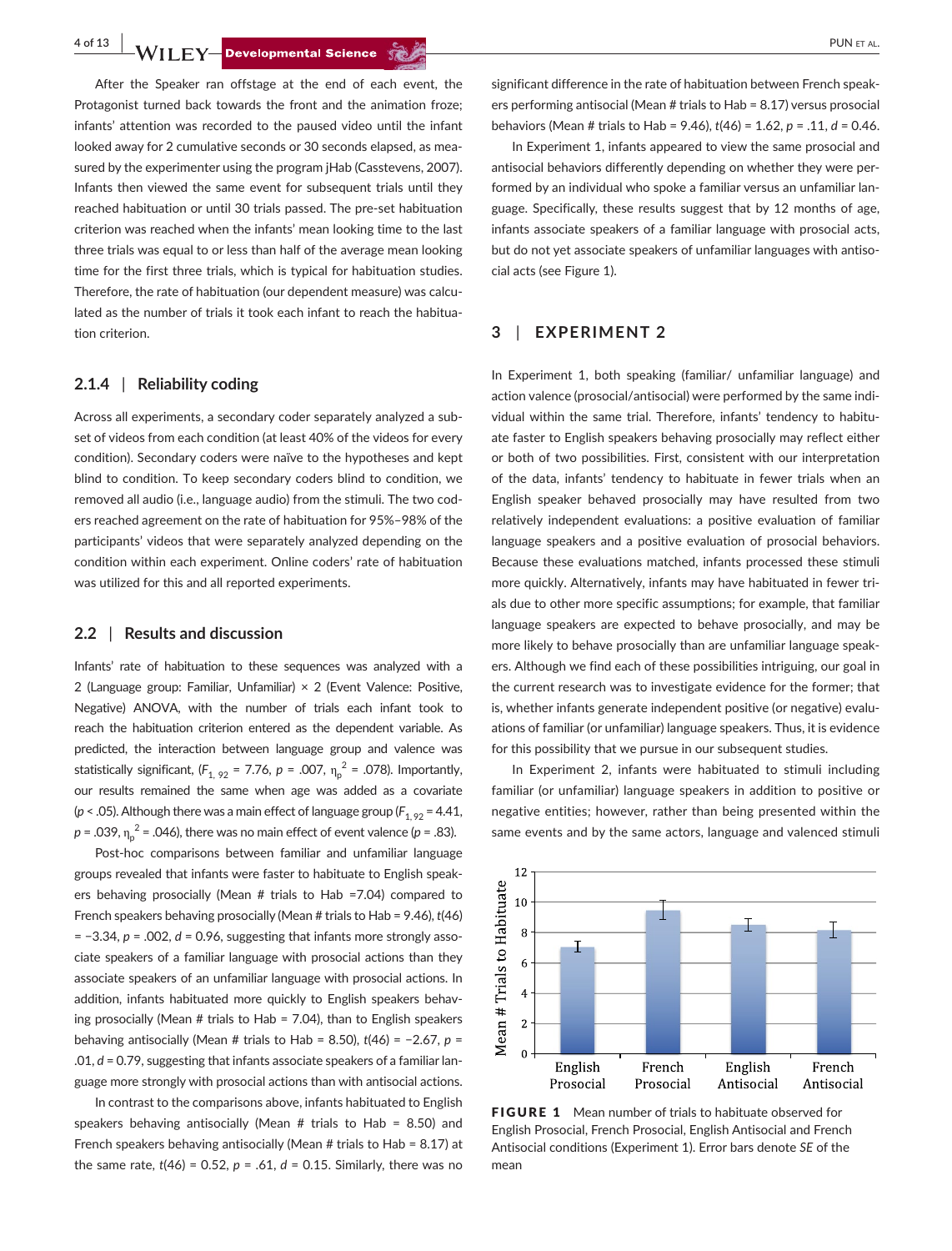**PUN ET AL. 1999 THE PUN ET AL. 1999 THE PUN ET AL. 5 of 13** 



FIGURE 2 Examples of positive (fruit) and negative (spiders) stimuli interposed with language speakers (Experiment 2)

were presented separately, in alternating pairs of trials. We reasoned that if infants generate independent valenced evaluations of familiar/unfamiliar speakers, we should continue to observe effects like those in Experiment 1, wherein infants reach the habituation criterion at different rates to evaluatively congruent versus incongruent pairings. In contrast, if results from Experiment 1 reflect a more specific sense that familiar speakers will behave prosocially, we should not observe differences in rate of habituation in subsequent experiments.

# **3.1** | **Method**

# **3.1.1** | **Participants**

A sample size of 96 infants (24 in each condition) that reached habituation was determined a priori. Data from 96 infants (48 females; mean age = 12 mo 12d, range = 8 mo 3d–16 mo 29d) were analyzed. Forty-three additional participants were excluded because of fussiness (*n* = 31), caregiver interference (*n* = 11) or experimental error (*n* = 1). An additional 33 participants reached the full 30 trials without habituating.

# **3.1.2** | **Stimuli**

Videos of puppets speaking either English or French alternated with the images of fruits or spiders (see Figure 2). Audio recordings in English and French were performed by native speakers of each language. Our selection of evaluatively positive and negative stimuli was based on previous research with infants and toddlers. For example, young children have been shown to have positive reactions to sweet foods such as fruits (Drewnowski, Mennella, Johnson, & Bellisle, 2012) and across a variety of tasks reveal selective attention to food and information about food (Liberman, Woodward, Sullivan, & Kinzler, 2016; Lumeng, Cardinal, Jankowski, Kaciroti, & Gelman, 2008; Shutts, Kinzler, McKee, & Spelke, 2009; Wertz & Wynn, 2014). This suggests that images of fruit may constitute a category that infants evaluate positively. In contrast, young infants, children and adults easily recognize and fear evolutionarily threatening stimuli such as snakes and spiders (LoBue, 2010; LoBue, Rakison, & DeLoache, 2010; Öhman & Mineka, 2001; Rakison & Derringer 2008). Specifically, infants as young as 7 months of age have been shown to associate fearful voices with threatening animals such as snakes, and infants as young as 5 months of age appear to have an innate template recognition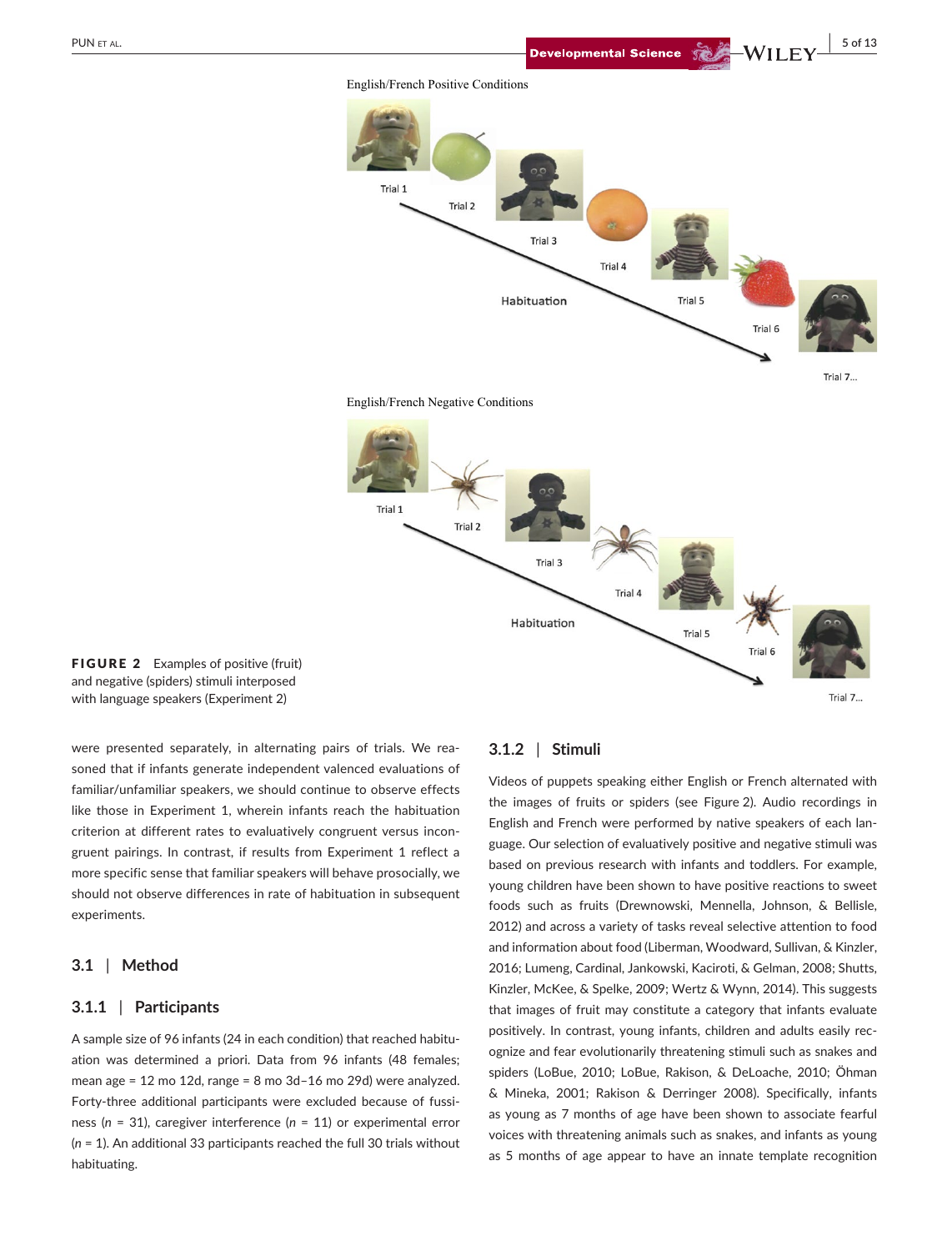for spiders (Cook & Mineka, 1989; LoBue, 2010; LoBue et al., 2010; Öhman & Mineka, 2001; Rakison & Derringer, 2008). Therefore, we chose to use images of spiders as negative stimuli.

#### **3.1.3** | **Procedure**

Each infant was randomly assigned to one of four conditions: English Positive, French Positive, English Negative, or French Negative, resulting from the crossing of the factors Language group (Familiar, Unfamiliar) and Object valence (Positive, Negative). The testing set-up was identical to Experiment 1. In this experiment, infants first viewed a video of a single puppet (approximately 38 cm high by 25 cm wide) speaking in either English or French for 10 seconds. The sentence spoken was neutral in content. Puppets said, "Hi Baby, today I went to the zoo and saw many different animals. There were lions, monkeys, elephants and bears. It was a really big zoo", in either English or French. After the puppet had finished speaking, the animation froze with the puppet remaining on the screen until the infant looked away for 2 cumulative seconds or 45 seconds elapsed from the final word spoken, as measured by the experimenter using the program jHab (Casstevens, 2007). On alternating trials, infants viewed static images of individual fruits or individual spiders of similar size to the puppets; attention coding began as soon as the fruit/spider appeared. This alternating sequence of trials (puppet video/image of fruit or spider) continued until the infant reached a pre-set habituation criterion or until 30 trials passed. Since the stimuli presented in this experiment consisted of a combination of animated stimuli and static stimuli, we reasoned that looking to individual trials might vary considerably. Therefore, the pre-set habituation criterion was set so that each trial type contributed equally to the pre-set habituation criterion. We set the pre-set criterion to the point when infants' mean looking time to the last four trials was equal to or less than half of the average mean looking time for the first four trials, so that each infant viewed an equal number of video and picture stimuli in the trials for which habituation was determined. As in our previous experiment, rate of habituation (our dependent measure) was calculated as the number of trials it took each infant to reach the habituation criterion.

#### **3.2** | **Results and discussion**

Infants' rate of habituation to these sequences was analyzed with a 2 (Language group: Familiar, Unfamiliar) × 2 (Object Valence: Positive, Negative) ANOVA, with the number of trials to habituate entered as the dependent variable. As predicted, the interaction between language group and object valence was statistically significant,  $F_{(1,92)} = 8.11$ ,  $p =$ .005,  $\eta_{\text{p}}^2$  = .081. Our results were nearly identical when age was included as a covariate ( $F_{(1,92)} = 8.02$ ,  $p = .006$ ,  $\eta_p^2 = .081$ ). Although we observed a main effect of language group  $F_{(1,92)}$  = 15.42,  $p < .001$ ,  $\eta_p^2$  = .14 (see below), we did not observe a main effect of object valence (*p* = .99).

Conceptually similar to Experiment 1, post-hoc tests revealed that infants were faster to habituate to English speakers paired with positive stimuli (Mean # trials to Hab = 12.08) than French speakers paired with positive stimuli (Mean # trials to Hab = 19.67), *t*(46) = −5.23, *p* < .001, *d* = 1.51, suggesting that infants have established a greater positive association with English speakers than with French speakers. Infants were also significantly faster to habituate to English speakers paired with positive stimuli (fruits; Mean # trials to Hab = 12.08), compared with negative stimuli (spiders: Mean # trials to Hab =  $15.25$ ). *t*(46) = −2.25, *p* = .03, *d* = 0.65. Importantly, this result demonstrates that infants are not habituating more quickly to the familiar language group in general, but are responding to the interaction between language and valence. Together, these results conceptually replicate those reported in Experiment 1 as infants associate positivity more readily with English speakers than French speakers.

To examine whether infants negatively evaluate the unfamiliar language group, we conducted post-hoc comparisons examining whether infants associate foreign language speakers more strongly with negativity (relative to positivity). As with Experiment 1, infants were similarly quick to habituate to French speakers paired with negative stimuli (Mean # trials to Hab = 16.46) and to English speakers paired with negative stimuli (Mean # trials to Hab = 15.25), *t*(46) = −0.71, *p* =. 48, *d* = 0.21, suggestive that they do not associate negativity more readily with an unfamiliar versus a familiar language group. Finally, infants did not habituate significantly faster to French speakers paired with negative stimuli (Mean # trials to Hab = 16.46) compared with French speakers paired with positive stimuli (Mean # trials to Hab = 19.67), *t*(46) = 1.85, *p* =. 07, *d* = 0.53, although this effect was marginal. Taken together, our data suggest that whereas infants positively evaluate speakers of a familiar language, they are less likely to hold negative evaluations of speakers of an unfamiliar language (see Figure 3). That said, the marginal effect observed here suggests that infants may mildly associate negativity with French speakers; we will revisit this issue in the General Discussion.

In general, infants looked longer on average to French speaking puppets ( $M_{\text{French}}$  = 17.33 seconds) compared to English speaking puppets ( $M_{English}$  = 14.50 seconds), *t*(94) = −2.43, *p* = .02, *d* = 0.50. However, average looking to language speakers could not explain our differential pattern of results, as infants were faster to habituate to English paired with positive stimuli compared with negative stimuli and average looking to a stimulus type on its own doesn't directly speak to differences in rate of habituation. There were no differences in looking time at images of fruits or spiders ( $M_{\rm Fr}$  = 5.23 seconds,  $M_{\rm Sn}$  = 5.76 second), t(94) = −1.12, *p* = .26, *d* = 0.25, suggestive that inherent characteristics of each stimulus type (e.g., visual complexity) could not explain our pattern of results.

# **4** | **EXPERIMENT 3**

Experiment 3 examined whether the absence of a negative evaluation of French speakers in Experiment 2 was due to a methodological limitation (e.g., our habituation procedure is unable to adequately capture negative evaluations). More specifically, if the spiders displayed in Experiment 2 were not perceived as negative, we would not know from our data whether infants of this age evaluate unfamiliar language groups negatively. To address this issue, we replaced the spider stimuli from Experiment 2 with images of broken familiar objects (e.g.,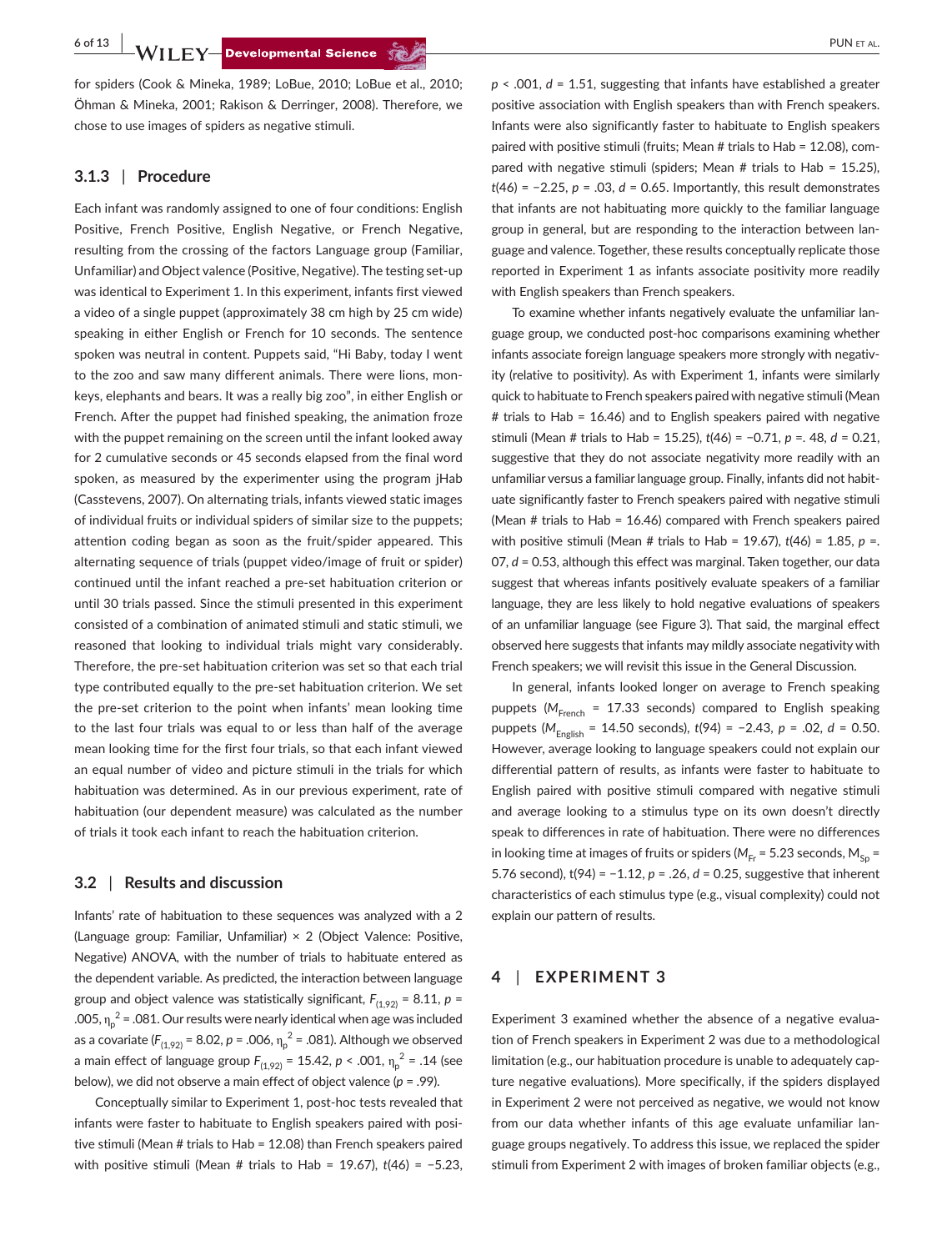

**FIGURE 3** Mean number of trials to habituate observed for English Positive, French Positive, English Negative and French Negative conditions (Experiment 2). Error bars denote *SE* of the mean

broken dishes and toys), because past research suggests that young children perceive broken familiar objects as evaluatively negative (Kagan, 1981; Knox, Lagattuta, & Sayfan, 2013; Kochanska, Casey & Fukumoto, 1995). If infants possess negative evaluations of unfamiliar language speakers, then they should habituate more quickly to a sequence of trials in which broken familiar objects are paired with French speakers, compared to English speakers.

#### **4.1** | **Method**

#### **4.1.1** | **Participants**

A sample size of 48 infants (24 in each condition) that reach habituation was determined a priori. Data from 48 infants (24 females; mean age = 12 mo 18d, range = 7 mo 28d–16 mo 29d) were analyzed. Seven additional participants were excluded because of fussiness (*n* = 6) and caregiver interference (*n* = 1). An additional eight participants reached the full 30 trials without habituating.

# **4.1.2** | **Stimuli**

The same English and French speaking puppets from Experiment 2 were alternated with a new class of negative stimuli: broken familiar objects (see Figure 4a).

# **4.1.3** | **Procedure**

Participants were randomly assigned to one of two conditions: English Broken Objects or French Broken Objects. All procedures were identical to Experiment 2.

#### **4.2** | **Results and discussion**

As with Experiment 2, infants were similarly quick to habituate to French speakers paired with broken objects (Mean # trials to Hab =

 **PUN** ET AL. *PUN ET AL.* **<b>***7 of 13* **Developmental Science**  $\sum_{n=1}^{\infty}$  **WII.EY.** 76113

16.88) and to English speakers paired with broken objects (Mean # trials to Hab = 17.29),  $t(46) = 0.23$ ,  $p = 0.82$ ,  $d = 0.07$ , suggestive that infants do not associate negativity more readily with an unfamiliar versus a familiar language group. Although this is a null result, these findings are consistent with those found in Experiment 2 (English/French spider conditions) and provide a conceptual replication of an absence of a negative evaluation of language groups.

Post-hoc analyses of the average looking time towards English and French speakers revealed no significant differences ( $M_{\text{En}}$  = 15.60 seconds, and  $M_{F_r}$  = 16.42 seconds),  $t(46)$  = -0.53,  $p$  = .60,  $d$  = 0.16. Therefore, it is unlikely that unfamiliar stimuli (French speakers) lead to longer looking time in general. Overall, these findings suggest that it is unlikely that the absence of a negative evaluation of language groups observed in Experiment 2 is due to a methodological limitation in our capacity to measure negative associations.

# **5** | **EXPERIMENT 4**

Experiment 4 attempted to address an alternative explanation for the observed absence of a negative intergroup evaluation reported in the prior experiments. One possibility is that infants may not have perceived spiders (Experiment 2) or broken familiar objects (Experiment 3) as evaluatively negative. Therefore, we chose to compare rates of habituation to a sequence of trials in which images of broken objects alternated with images of spiders compared with a sequence of trials in which images of broken objects alternated with images of fruit. We reasoned that if infants find spiders and broken objects to be evaluatively congruent (i.e., if both are seen as negative), they should reach a pre-set habituation criterion at a faster rate when a sequence of spider and broken object images alternate, compared to when a sequence of broken object and fruit images alternate.

To further address the possibility that our habituation procedure can reliably measure evaluative congruency between different classes of stimuli, we also measured infants' rate of habituation to a sequence of trials in which images of fruit alternated with images of smiling faces. Indeed, previous research has demonstrated that infants as young as 5 months have a robust preference for smiling faces (Farroni, Menon, Rigato, & Johnson, 2007; LaBarbera, Izard, Vietze, & Parisi, 1976; Ludemann & Nelson; 1988). Thus, we reasoned that if infants perceive two classes of stimuli as evaluatively congruent (i.e., if spiders and broken objects are both viewed as evaluatively negative, and fruit and smiling faces are both viewed as evaluatively positive), then infants should take fewer trials to habituate to congruent pairings, compared to the incongruent pairing (broken objects paired with fruit).

# **5.1** | **Method**

#### **5.1.1** | **Participants**

A sample size of 72 infants (24 in each condition) that reach habituation was determined a priori. Data from 72 infants (37 females; mean age = 12 mo 8 d, range = 8 mo 2d–16 mo 25d) were analyzed.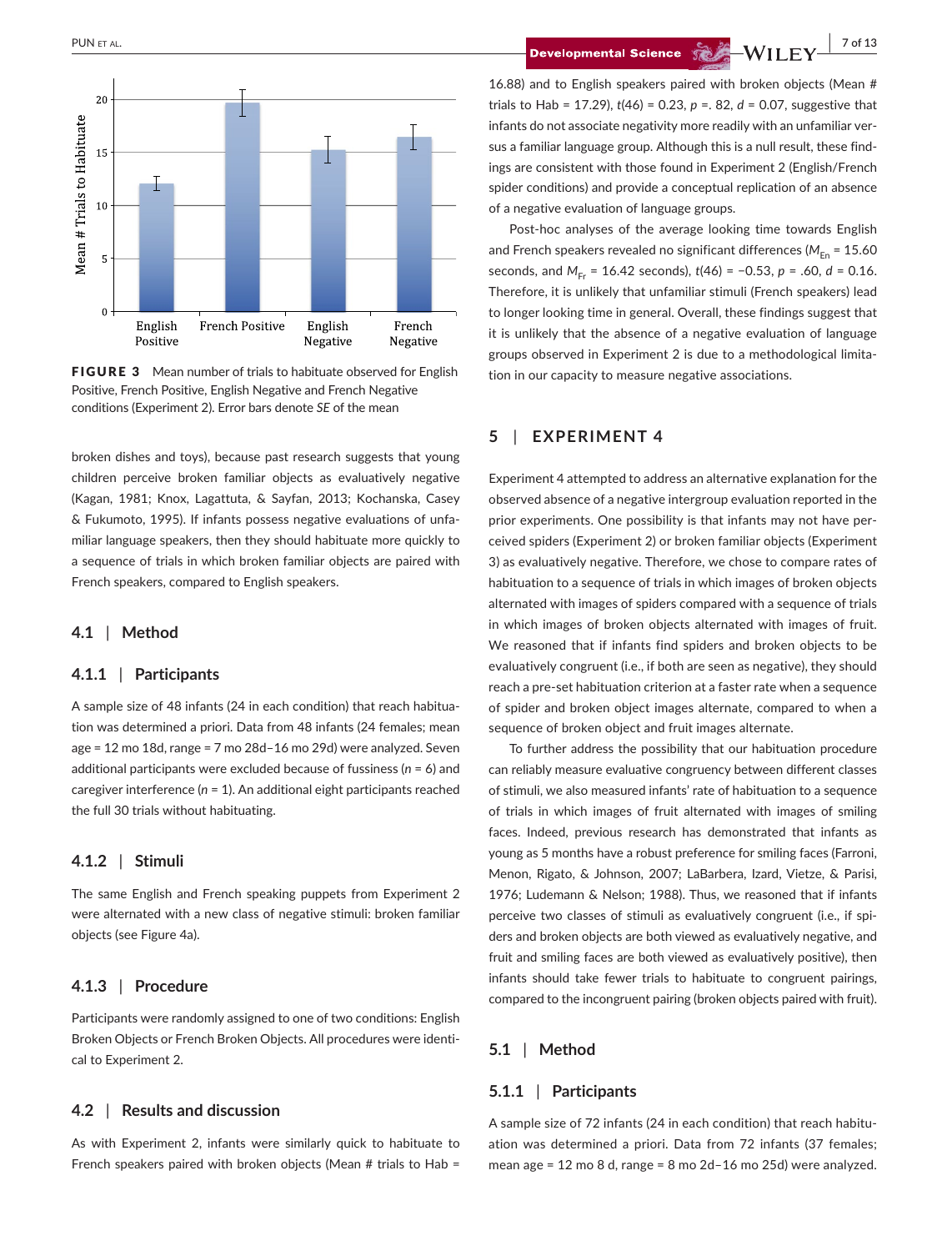

Four additional participants were excluded because of fussiness. An additional eight infants reached the full 30 trials without habituating.

# **5.1.2** | **Stimuli**

Images of broken familiar objects, spiders, fruit (see Figure 4) and smiling faces (see Figure 5). There were three images for each object category, each displayed individually on the screen.

# **5.1.3** | **Procedure**

Infants were assigned to one of three conditions: Negative-Negative, Positive-Positive, or Negative-Positive. In the Negative-Negative condition, infants viewed images of broken objects alternating with images of spiders; in the Positive-Positive condition, infants viewed images of fruit alternating with images of smiling faces. In the Negative-Positive condition, infants viewed images of broken objects alternating with images of fruits. Infants were presented with one static image per trial. The testing set-up was identical to Experiment 1.

For each trial, infants viewed static images of individual fruits, smiling faces, spiders or broken familiar objects; all objects were approximately 38 cm high by 25 cm wide. Coding began as soon as the stimuli

tive seconds or 45 seconds elapsed. Trials continued until the infant reached a pre-set habituation criterion, or s/he had seen 30 total trials (15 of each type of object). As with Experiment 1, and past habituation studies using a single stimulus modality type, the pre-set habituation criterion was reached when the infants' mean looking time to the last three trials was equal to or less than half of the average mean looking time for the first three trials.

appeared, and continued until infants looked away for 2 consecu-

FIGURE 4 Examples of (A) familiar broken objects, (B) spiders and (C) fruit

# **5.2** | **Results and discussion**

Infants were faster to habituate in the Negative-Negative condition (broken objects paired with spiders) (Mean # trials to Hab = 10.00) compared to the Negative-Positive condition (broken objects paired with fruit) (Mean # trials to Hab = 13.71), *t*(46) = 2.49, *p* = .02, *d* = 0.74. In addition, infants were also faster to habituate in the Positive-Positive condition (fruit paired with smiling faces) (Mean # trials to Hab = 8.50) compared to the Negative-Positive condition (broken objects paired with fruit) (Mean # trials to Hab = 13.71), *t*(46) = 4.081, *p* = .00, *d* = 1.18. However, infants habituated at a similar rate in the Negative-Negative condition and Positive-Positive condition, *t*(46) = 1.29, *p* = .20, *d* = 0.38.

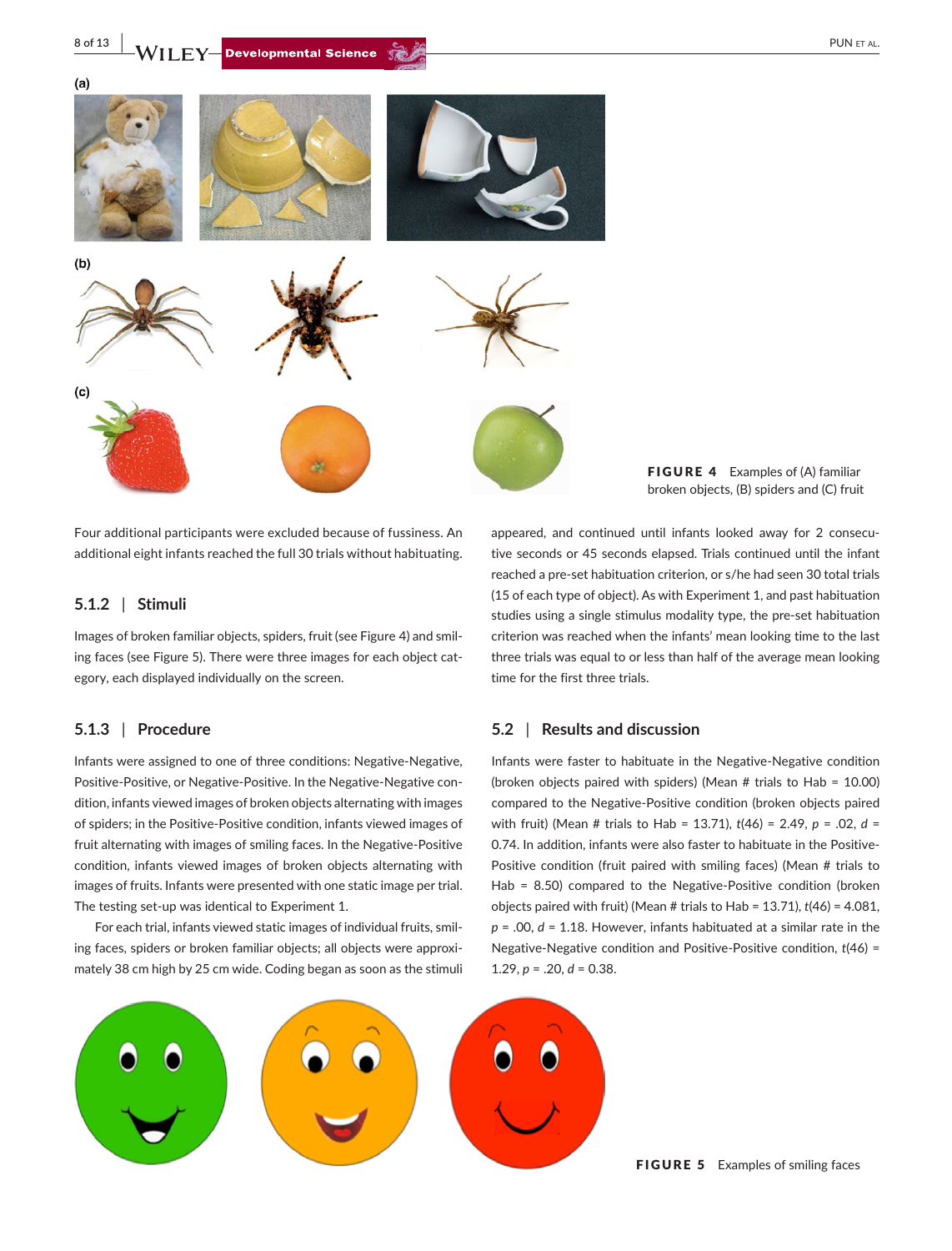These results suggest that infants view broken objects paired with spiders, and fruit paired with smiling faces, as evaluatively congruent, and broken objects paired with fruit as evaluatively incongruent. Thus, these data suggest that it is unlikely that the absence of a negative evaluation of unfamiliar language speakers reported in Experiments 1, 2 and 3 is due to a methodological limitation where our stimuli or procedure were unable to measure negative evaluations or detect evaluative congruency between different categories of stimuli.

# **6** | **EXPERIMENT 5**

It is possible that infants may have habituated faster in the English Positive condition in Experiment 2 because both classes of stimuli (e.g., English speakers and images of fruit) might be more familiar to infants relative to the other classes of stimuli (e.g., French speakers and images of spiders). Although infants did not look longer to spiders vs. fruits, they did look longer to French speakers compared to English speakers. In Experiment 5, we directly addressed the potential effect of stimulus familiarity on infants' rate of habituation in our method. Specifically, infants were habituated to English or French speakers (between-subjects) paired with images of either non-evaluative familiar stimuli (familiar vehicles) or non-evaluative novel stimuli (obscure mechanical parts), borrowed from past studies of word learning for familiar and unfamiliar objects with infants and toddlers (Halberda, 2006). If infants habituated faster in the English Positive conditions in Experiment 2 because English and fruit are more familiar than French and spiders, then infants should habituate more quickly to English paired with familiar objects compared to English paired with novel objects (or to French paired with familiar objects).

# **6.1** | **Method**

# **6.1.1** | **Participants**

A sample size of 96 infants (24 in each condition) that reach habituation was determined a priori. Data from 96 infants (48 females; mean age = 12 mo 13d, range = 7 mo 29d-16 mo 21d) were analyzed. Thirty-six additional participants were excluded because of fussiness (*n* = 27) or caregiver interference (*n* = 9). An additional 29 infants reached the full 30 trials without habituating.

# **6.1.2** | **Stimuli**

The same English and French speaking puppets from Experiment 2 were used. However, images of fruits and spiders from Experiments 2 and 3 were replaced with images of familiar and novel objects respectively (see Figure 6).

# **6.1.3** | **Procedure**

Participants were randomly assigned to one of four conditions, resulting from the crossing of the factors Language group (Familiar, Unfamiliar) and Object type (familiar, novel): English Familiar, French Familiar, English Novel and French Novel. All procedures were identical to Experiment 2.

#### **6.2** | **Results and discussion**

A 2 (Language group: Familiar, Unfamiliar) × 2 (Object type: Familiar, Novel) ANOVA with the number of trials to habituate entered as the dependent variable revealed no main effect of language ( $F_{(1,92)} = 0.15$ , *p* = .70,  $η_p^2$  = .002), object type ( $F_{(1,92)}$  = 1.65, *p* = .20,  $η_p^2$  = .018), and no interaction between these two terms  $(F_{(1,92)} = 0.93, p = .34, \eta_p^2)$ = .010). Since infants did not habituate significantly faster to English speakers paired with familiar objects, this suggests that infants are not simply habituating faster to familiar pairings in general, and thus familiarity alone is unlikely to account for the results reported in Experiment 2.

Post-hoc analyses of the average looking time towards English and French speakers revealed no significant differences ( $M_{En}$  = 15.90 seconds, and *M*<sub>Fr</sub> = 17.11seconds), *t*(94) = −0.89, *p* = .38, *d* = 0.18. Similarly, there were no significant differences between infants' looking toward Novel or Familiar objects ( $M_{\text{Nov}}$  = 5.58 seconds, and  $M_{\text{Fam}}$ = 6.67 seconds), *t*(94) = 1.42, *p* = .16, *d* = 0.29. Therefore, it is unlikely that unfamiliar stimuli (French speakers or novel objects) lead to longer looking-time in general.

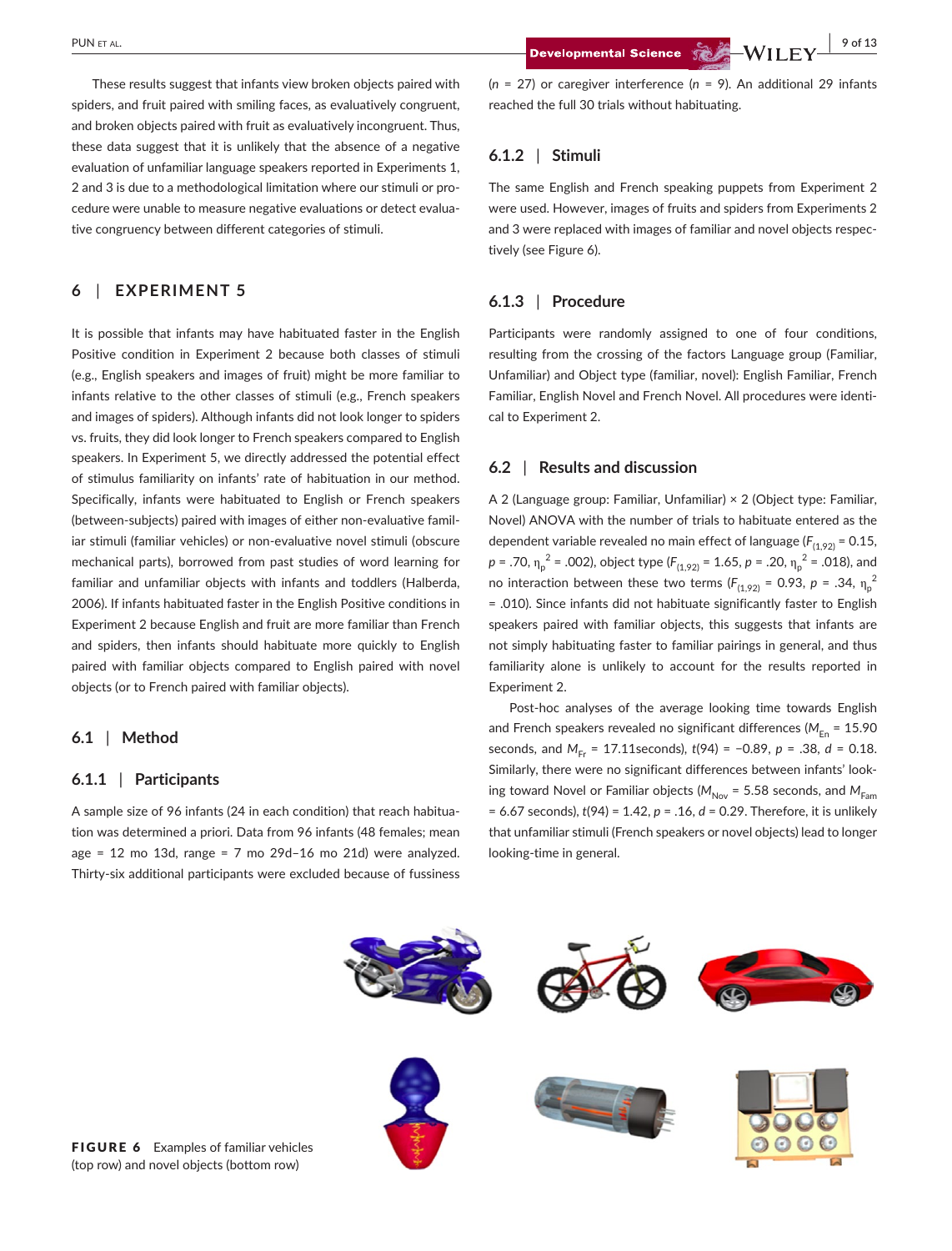**10 of 13 WILEY Developmental Science** *Research PUN* **ET AL.** 

# **7** | **EXPERIMENT 6**

Finally, Experiment 6 provided one additional test of the central finding reported in this manuscript and observed in Experiments 1 and 2 that infants hold a stronger positive evaluation of a familiar language group relative to an unfamiliar language group. Using the same basic methodology as Experiment 2, we examined rates of habituation to English and French speaking puppets paired with happy, smiling faces. Similar to our predictions from Experiments 1 and 2, we hypothesized that if infants indeed evaluate the familiar language group more positively than the unfamiliar language group, then they should habituate more quickly to English speakers paired with smiling faces compared to French speakers paired with smiling faces.

# **7.1** | **Method**

## **7.1.1** | **Participants**

A sample size of 48 infants (24 in each condition) that reach habituation was determined a priori. Data from 48 infants (24 females; mean age = 13 mo 8d, range = 7 mo 30d–16 mo 28d) were analyzed. Fifteen additional participants were excluded because of fussiness (*n* = 10), caregiver interference (*n* = 4) or experimental error (*n* = 1). An additional six participants reached the full 30 trials without habituating.

#### **7.1.2** | **Stimuli**

The same English and French speaking puppets from Experiment 2 were alternated with smiling faces (see Figure 5), as previous research has demonstrated that infants as young as 5 months have a robust preference for smiling faces (Farroni et al., 2007; LaBarbera et al., 1976; Ludemann & Nelson, 1988). The colors of the smiling faces were chosen to be green, orange and red to maintain consistency with the color of the fruits used in Experiments 2 and 4 (green apple, orange and strawberry).

When the image of the face initially appeared on the screen, the corners of the mouth were animated to turn upwards into an intense smile, and the pupils moved slightly upwards to reveal a happy expression. This process ensured that infants focused on the expression itself and would appropriately perceive them as smiling and happy, as previous research has demonstrated that infants respond less well to the emotionality of static faces (Caron, Caron, & Myers, 1985).

# **7.1.3** | **Procedure**

Participants were randomly assigned to one of two conditions: English Happy or French Happy. All procedures were identical to Experiments 2, 3 and 5.

#### **7.2** | **Results and discussion**

Once again we observed that infants were faster to habituate to English speakers paired with an evaluatively positive stimulus (smiling

faces) (Mean # trials to Hab = 15.21) compared with French speakers paired with smiling faces (Mean # trials to Hab = 18.67), *t*(46) = −2.46, *p* = .018, *d* = 0.71. This did not reflect a tendency to look longer at English versus French speakers: as in Experiments 3 and 5, infants looked similarly to English speaking (M<sub>English</sub> = 14.58 seconds) and French speaking puppets ( $M_{\text{French}}$  = 15.04 seconds),  $t(46)$  = -0.25, *p*  $= .80, d = 0.07.$ 

Conceptually replicating our results from Experiments 1 and 2, infants exhibited greater positivity towards the familiar language group (English) than the unfamiliar language group (French). Once again, no effects of age were observed.

Given that this pattern of results emerged consistently across Experiments 1, 2 and 6 using three different kinds of evaluatively positive stimuli (prosocial behavior, fruit, smiling faces), it is unlikely that infants are responding solely to the language being spoken. In addition, the only main effect of language was found in Experiment 2. Infants viewing the same English and French speaking puppets in Experiments 3, 5 and 6 did not look longer on average to either language group.

# **8** | **GENERAL DISCUSSION**

Although numerous studies using forced-choice paradigms indicate that infants have social group preferences across a variety of domains, it is often unclear whether an infant's choice to look at or interact with an individual is driven by positivity toward individuals from one group, negativity toward individuals from the other group, or both. In addition, it is not clear from previous research whether infants' differential attention to (or preferential engagement with) a particular stimulus necessarily indicates an *evaluative* preference. In other words, infants may simply look longer at one (type of) face (e.g., native language speaker) over another (e.g., foreign language speaker) because it represents what is more familiar in their social environment, without automatically attributing positivity or negativity toward either the individual or its group. By implementing a habituation procedure, we aimed to independently measure the strength of infants' positive or negative associations with a familiar or unfamiliar language group in our study. We demonstrate that within the first year of life, a positive evaluation of individuals from a familiar social group emerges independently and prior to negative evaluations of individuals from unfamiliar social groups. Therefore, while infants think that speakers of a familiar language (English) are *good* and *not bad*, and are *good* relative to speakers of a foreign language (French), they do not hold corresponding negative evaluations of speakers of an unfamiliar language.

These data have several implications for theories of intergroup bias. First, if intergroup bias begins as a positivity bias toward familiar social groups, then future research should address how these initial representations may lead to the development of negativity toward unfamiliar groups. Importantly, our initial findings demonstrate that having a positive evaluation of a familiar social group does not automatically lead to a negative evaluation of unfamiliar social groups, nor to expectations that a speaker of an unfamiliar language is any more likely to engage in antisocial behavior.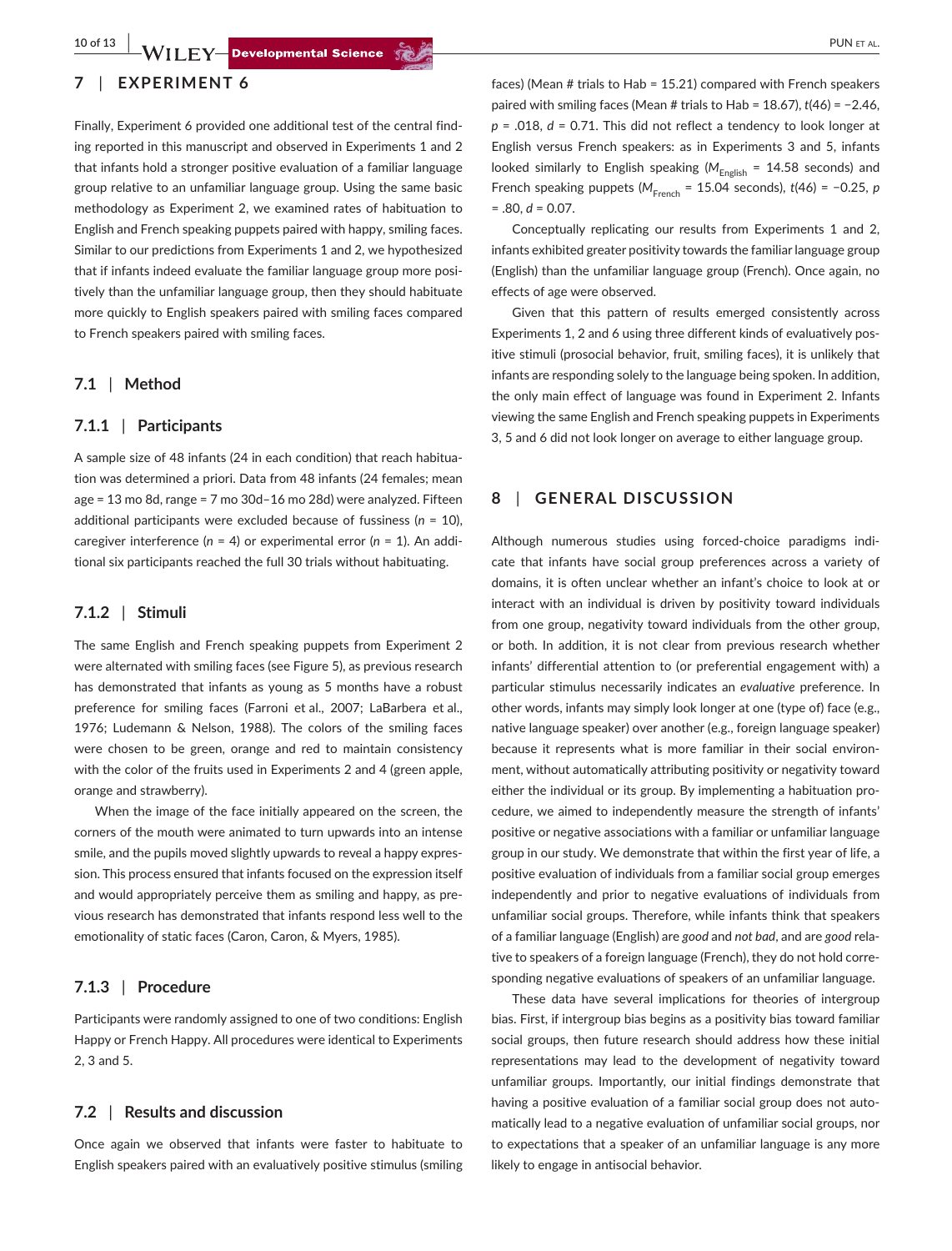However, it is worth noting that we observed two marginal findings in Experiments 1 and 2, as infants demonstrated a trend to habituate faster to French paired with negative stimuli compared to positive stimuli. Although these results were not significant, we were adequately powered to detect a negativity bias. Taken together, these results suggest that having a positive evaluation of familiar groups may be part of our core cognition of social groups, whereas the development of negative evaluations towards unfamiliar social groups may not emerge as readily. In addition, it is possible that the culture in which children grow up influences the developmental trajectory of the acquisition of negative intergroup evaluations. Specifically, given that infants have the capacity to develop negative evaluations towards individuals (Hamlin, Wynn, & Bloom, 2010), it is possible that negative evaluations towards a social group may emerge earlier in a cultural context in which strong negative attitudes towards a certain group are particularly salient. One way in which researchers can address this possibility is to study infants' social group evaluations in an environment where there is a high level of intergroup conflict (and presumably greater prevailing negativity towards social outgroups). For example, researchers could examine whether negative evaluations toward ethnic categories in regions with heightened ethnic conflicts (e.g., Middle East between Israel and Palestine) might emerge in infancy.

Interestingly, an absence of negative attitudes towards a social group in infancy is consistent with findings with older children, which demonstrate that implicit and explicit positive attitudes toward ingroup members emerge prior to negative attitudes toward outgroup members (Aboud, 2003; Brewer, 1999; Buttelmann & Böhm, 2014). Coupled with our findings, it is possible that a divergence between positive and negative evaluations of social groups may be independently acquired, and represent two distinct developmental trajectories.

Lastly, future research should explore whether the absence of negativity toward unfamiliar groups is specific to language groups, or whether it is a general feature of infants' intergroup attitudes. It is unlikely that this absence of a negativity bias is due to a cognitive limitation of infants' ability to form negative evaluations of individuals or of categories more generally. Indeed, across numerous paradigms, Hamlin and colleagues have demonstrated that 3- and 6-month-old infants are capable of evaluating antisocial individuals negatively (Hamlin, Wynn, & Bloom, 2007; Hamlin et al., 2010). In addition, data from Experiment 3 suggest that infants are capable of forming negative evaluations of two distinct categories (broken objects and spiders). And yet, data from Experiment 1 show that when using the same events as Hamlin and colleagues in the context of social groups rather than individuals, infants do not demonstrate a negative evaluation of one group relative to the other. Therefore, even though infants can form negative evaluations of individuals and object categories, it may not be the case that they form negative evaluations of social groups, at least in terms of language groups. Although we focused on the foundation of infants' evaluations of language groups, research shows that infants within the first year of life reason about a variety of other dimensions of

 **PUN ET AL. 11 of 13**<br>**Developmental Science**  $\sum_{n=1}^{\infty}$  **WII FY** 

social classification including those based on race, gender and even attractiveness (Bar-Haim et al., 2006; Kelly et al., 2005; Kinzler et al., 2007; Kinzler & Spelke, 2011; Quinn et al., 2002; Ramsey, Langlois, Hoss, Rubenstein, & Griffin, 2004). Thus, future studies could examine whether infants' social evaluations of familiar and unfamiliar groups in these other domains exhibit a similar pattern of data. Such research will provide greater insight into the nature and origins of intergroup bias.

#### **ACKNOWLEDGEMENTS**

This research was supported by a Social Sciences and Humanities Research Council of Canada grant to ASB (# 435-2013-0286). We would also like to thank the Living Lab at Science World at TELUS World of Science in Vancouver and the participating parents and children.

# **REFERENCES**

- Aboud, F.E. (2003). The formation of in-group favoritism and out-group prejudice in young children: Are they distinct attitudes? *Developmental Psychology*, *39*, 48–60.
- Allport, G.W. (1979). *The nature of prejudice*. Reading, MA: Addison-Wesley.
- Bar-Haim, Y., Ziv, T., Lamy, D., & Hodes, R.M. (2006). Nature and nurture in own-race face processing. *Psychological Science*, *17*, 159–163.
- Baron, A.S. (2013). Bridging the gap between preference and evaluation during the first few years of life. In M.R. Banaji & S.A. Gelman (Eds.), *Navigating the social world: What infants, children and other species can teach us* (pp. 281–285). New York: Oxford University Press.
- Baron, A.S. (2015). Constraints on the development of implicit intergroup attitudes. *Child Development Perspectives*, *9*, 50–54.
- Baron, A.S., & Banaji, M.R. (2006). The development of implicit attitudes: Evidence of race evaluations from ages 6 and 10 and adulthood. *Psychological Science*, *17*, 53–58.
- Baron, A.S., & Dunham, Y. (2015). Representing 'us' and 'them': Building blocks of intergroup cognition. *Journal of Cognition and Development*, *16*, 780–801.
- Bigler, R.S., & Liben, L.S. (2007). Developmental intergroup theory explaining and reducing children's social stereotyping and prejudice. *Current Directions in Psychological Science*, *16*, 162–166.
- Brewer, M.B. (1979). In-group bias in the minimal intergroup situation: A cognitive-motivational analysis. *Psychological Bulletin*, *86*, 307–324.
- Brewer, M.B. (1999). The psychology of prejudice: Ingroup love or outgroup hate? *Journal of Social Issues*, *55*, 429–444.
- Buttelmann, D., & Böhm, R. (2014). The ontogeny of the motivation that underlies in- group bias. *Psychological Science*, *25*, 921–927.
- Caron, R.F., Caron, A.J., & Myers, R.S. (1985). Do infants see emotional expressions in static faces? *Child Development*, *56*, 1552–1560.
- Casstevens, R. (2007). jHab: Java habituation software (version 1.0. 2)[computer software]. Chevy Chase, MD.
- Cohen, L.B., DeLoache, J.S., & Rissman, M.W. (1975). The effect of stimulus complexity on infant visual attention and habituation. *Child Development*, *46*, 611–617.
- Colombo, J., Frick, J.E., & Gorman, S.A. (1997). Sensitization during visual habituation sequences: Procedural effects and individual differences. *Journal of Experimental Child Psychology*, *67*, 223–235.
- Colombo, J., & Mitchell, D.W. (2009). Infant visual habituation. *Neurobiology of Learning and Memory*, *92*, 225–234.
- Cook, M., & Mineka, S. (1989). Observational conditioning of fear to fearrelevant versus fear-irrelevant stimuli in rhesus monkeys. *Journal of Abnormal Psychology*, *98*, 448–459.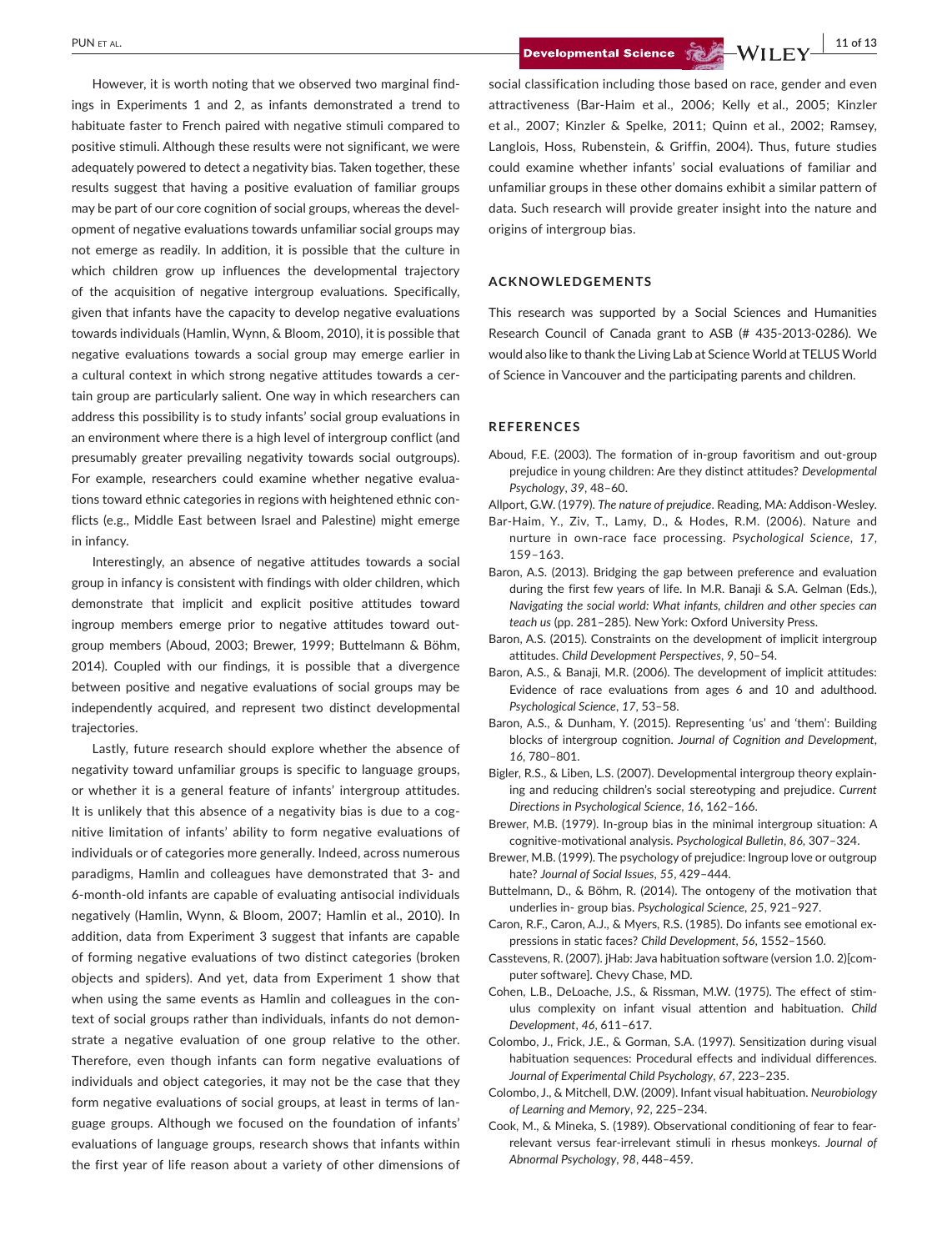- Dannemiller, J.L. (1984). Infant habituation criteria: I. A Monte Carlo study of the 50% decrement criterion. *Infant Behavior and Development*, *7*, 147–166.
- Devine, P.G. (1989). Stereotypes and prejudice: Their automatic and controlled components. *Journal of Personality and Social Psychology*, *56*, 5–18.
- Drewnowski, A., Mennella, J.A., Johnson, S.L., & Bellisle, F. (2012). Sweetness and food preference. *Journal of Nutrition*, *142*, 1142S–1148S.
- Dunham, Y., Baron, A.S., & Banaji, M.R. (2008). The development of implicit intergroup cognition. *Trends in Cognitive Sciences*, *12*, 248–253.
- Dunham, Y., Baron, A.S., & Carey, S. (2011). Consequences of 'minimal' group affiliations in children. *Child Development*, *82*, 793–811.
- Farroni, T., Menon, E., Rigato, S., & Johnson, M.H. (2007). The perception of facial expressions in newborns. *European Journal of Developmental Psychology*, *4*, 2–13.
- Fazio, R.H., & Olson, M.A. (2003). Implicit measures in social cognition research: Their meaning and use. *Annual Review of Psychology*, *54*, 297–327.
- Greenwald, A.G., McGhee, D.E., & Schwartz, J.L. (1998). Measuring individual differences in implicit cognition: The implicit association test. *Journal of Personality and Social Psychology*, *74*, 1464–1480.
- Halberda, J. (2006). Is this a dax which I see before me? Use of the logical argument disjunctive syllogism supports word-learning in children and adults. *Cognitive Psychology*, *53*, 310–344.
- Hamlin, J.K., & Wynn, K. (2011). Young infants prefer prosocial to antisocial others. *Cognitive Development*, *26*, 30–39.
- Hamlin, J.K., Wynn, K., & Bloom, P. (2007). Social evaluation by preverbal infants. *Nature*, *450*, 557–559.
- Hamlin, J., Wynn, K., & Bloom, P. (2010). Three-month-olds show a negativity bias in their social evaluations. *Developmental Science*, *13*, 923–929.
- Heiphetz, L., Spelke, E.S., & Banaji, M.R. (2013). Patterns of implicit and explicit attitudes in children and adults: Tests in the domain of religion. *Journal of Experimental Psychology General*, *142*, 864–879.
- Houston-Price, C., & Nakai, S. (2004). Distinguishing novelty and familiarity effects in infant preference procedures. *Infant and Child Development*, *13*, 341–348.
- Kagan, J. (1981). *The second year: The emergence of self-awareness*. Cambridge, MA: Harvard University Press.
- Kelly, D.J., Quinn, P.C., Slater, A.M., Lee, K., Gibson, A., Smith, M., … Pascalis, O. (2005). Three-month-olds, but not newborns, prefer own-race faces. *Developmental Science*, *8*, F31–F36.
- Kidd, C., Piantadosi, S.T., & Aslin, R.N. (2012). The Goldilocks effect: Human infants allocate attention to visual sequences that are neither too simple nor too complex. *PLoS ONE*, *7*, e36399.
- Kinzler, K.D., Dupoux, E., & Spelke, E.S. (2007). The native language of social cognition. *Proceedings of the National Academy of Sciences, USA*, *104*, 12577–12580.
- Kinzler, K.D., & Spelke, E.S. (2011). Do infants show social preferences for people differing in race? *Cognition*, *119*, 1–9.
- Knox, M., Lagattuta, K.H., & Sayfan, L. (2013, April). *Developmental investigation of the negativity bias: Attention to negative versus positive stimuli and relations to anxiety*. Paper presented at the Biennial Meeting of the Society for Research in Child Development.
- Kochanska, G., Casey, R.J., & Fukumoto, A. (1995). Toddlers' sensitivity to standard violations. *Child Development*, *66*, 643–656.
- LaBarbera, J.D., Izard, C.E., Vietze, P., & Parisi, S.A. (1976). Four- and sixmonth-old infants' visual responses to joy, anger, and neutral expressions. *Child Development*, *47*, 535–538.
- Lai, C.K., Marini, M., Lehr, S.A., Cerruti, C., Shin, J.E.L., Joy-Gaba, J.A., … Nosek, B.A. (2014). Reducing implicit racial preferences: I. A comparative investigation of 17 interventions. *Journal of Experimental Psychology: General*, *143*, 1765–1785.
- Liberman, Z., Woodward, A.L., Sullivan, K.R., & Kinzler, K.D. (2016). Early emerging system for reasoning about the social nature of

food. *Proceedings of the National Academy of Sciences, USA*, *113*, 9480–9485.

- LoBue, V. (2010). And along came a spider: An attentional bias for the detection of spiders in young children and adults. *Journal of Experimental Child Psychology*, *107*, 59–66.
- LoBue, V., Rakison, D.H., & DeLoache, J.S. (2010). Threat perception across the life span: Evidence for multiple converging pathways. *Current Directions in Psychological Science*, *19*, 375–379.
- Ludemann, P.M., & Nelson, C.A. (1988). Categorical representation of facial expressions by 7-month-old infants. *Developmental Psychology*, *24*, 492–501.
- Lumeng, J.C., Cardinal, T.M., Jankowski, M., Kaciroti, N., & Gelman, S.A. (2008). Children's use of adult testimony to guide food selection. *Appetite*, *51*, 302–310.
- MacPherson, M.M., & Hamlin, J.K. (2014). Gendered emotional displays: An analysis of the development of gender stereotypes through the expression of emotions. Poster presented at the Society for Personality and Social Psychology annual meeting, Austin, TX, United States.
- McCall, R.B., & Kagan, J. (1970). Individual differences in the infant's distribution of attention to stimulus discrepancy. *Developmental Psychology*, *3*, 90–98.
- Nosek, B.A., Smyth, F.L., Hansen, J.J., Devos, T., Lindner, N.M., Ranganath, K.A., … Banaji, M.R. (2007). Pervasiveness and correlates of implicit attitudes and stereotypes. *European Review of Social Psychology*, *18*, 36–88.
- Öhman, A., & Mineka, S. (2001). Fear, phobias and preparedness: Toward an evolved module of fear and fear learning. *Psychological Review*, *108*, 483–522.
- Patterson, M.M., & Bigler, R.S. (2006). Preschool children's attention to environmental messages about groups: Social categorization and the origins of intergroup bias. *Child Development*, *77*, 847–860.
- Pun, A., Birch, S.A., & Baron, A.S. (2016). Infants use relative numerical group size to infer social dominance. *Proceedings of the National Academy of Sciences, USA*, *113*, 2376–2381.
- Quinn, P.C., Yahr, J., Kuhn, A., Slater, A.M., & Pascalis, O. (2002). Representation of the gender of human faces by infants: A preference for female. *Perception*, *31*, 1109–1122.
- Raabe, T., & Beelmann, A. (2011). Development of ethnic, racial, and national prejudice in childhood and adolescence: A multinational metaanalysis of age differences. *Child Development*, *82*, 1715–1737.
- Rakison, D.H., & Derringer, J. (2008). Do infants possess an evolved spiderdetection mechanism? *Cognition*, *107*, 381–393.
- Ramsey, J.L., Langlois, J.H., Hoss, R.A., Rubenstein, A.J., & Griffin, A.M. (2004). Origins of a stereotype: Categorization of facial attractiveness by 6-month-old infants. *Developmental Science*, *7*, 201–211.
- Rubenstein, A.J., & Langlois, J.H. (2000, July). *The ability to form stereotypic associations during infancy*. Paper presented at the biennial meeting of the International Society on Infant Studies, Brighton, UK.
- Shutts, K., Kinzler, K.D., McKee, C.B., & Spelke, E.S. (2009). Social information guides infants' selection of foods. *Journal of Cognition and Development*, *10*, 1–17.
- Sirois, S., & Mareschal, D. (2004). An interacting systems model of infant habituation. *Journal of Cognitive Neuroscience*, *16*, 1352–1362.
- Sokolov, E. (1963). *Perception and the conditioned reflex*. New York: Pergamon Press.
- Spelke, E. (1976). Infants' intermodal perception of events. *Cognitive Psychology*, *8*, 553–560.
- Thomsen, L., Frankenhuis, W.E., Ingold-Smith, M., & Carey, S. (2011). Big and mighty: Preverbal infants mentally represent social dominance. *Science*, *331*, 477–480.
- Walker-Andrews, A.S. (1986). Intermodal perception of expressive behaviors: Relation of eye and voice? *Developmental Psychology*, *22*, 373–377.